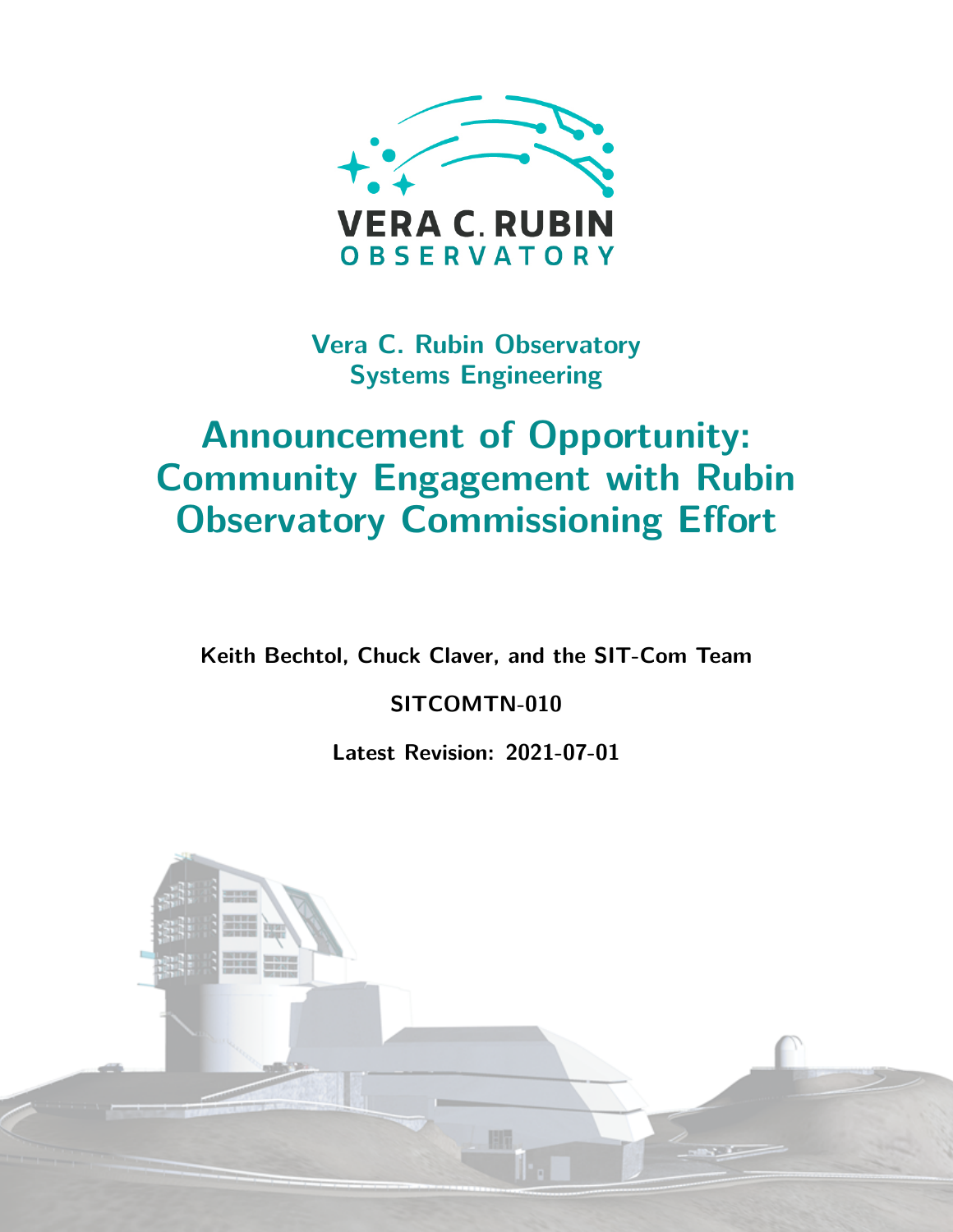

### **Abstract**

The Vera C. Rubin Observatory invites members of the US and Chilean LSST science communities to join the Project Commissioning Team in order to make value-added contributions that facilitate an efficient transition into LSST Operations. In this Announcement of Opportunity (AO) we include descriptions of its purpose, examples of value-added contributions, terms and conditions for participation, and the process to respond to this AO via submitted Letters of Interest (LOIs).

The anticipated total value-added contribution via this program is of order 15-20 FTE of effort. This effort will likely be distributed across a larger number of individuals and preferably organized into discrete groups of like interests and skills, and performed over a roughly two-year period that includes calendar years 2022 and 2023. Financial support associated with this AO is limited, and non-Rubin-staff members of the Commissioning Team are generally expected to have other sources of support (limited travel and local accommodation support to enable on-site work at key activity centers in Tucson, SLAC, and Chile can be made available).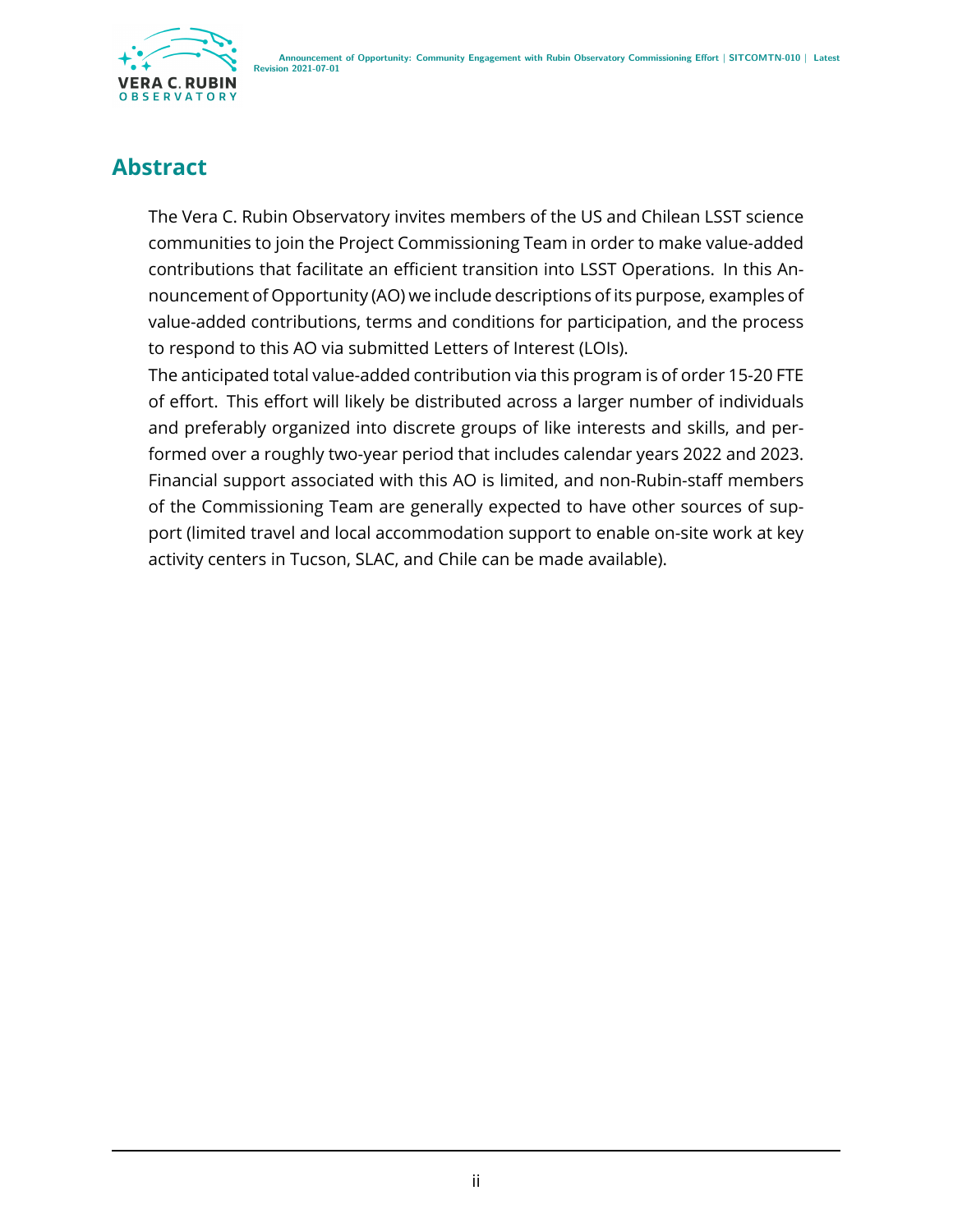

# **Change Record**

| <b>Version</b> | Date     | <b>Description</b> | Owner name    |
|----------------|----------|--------------------|---------------|
|                | YYYY-MM- | Unreleased.        | Keith Bechtol |
|                | DD       |                    |               |

*Document source location:* <https://github.com/lsst-sitcom/sitcomtn-010>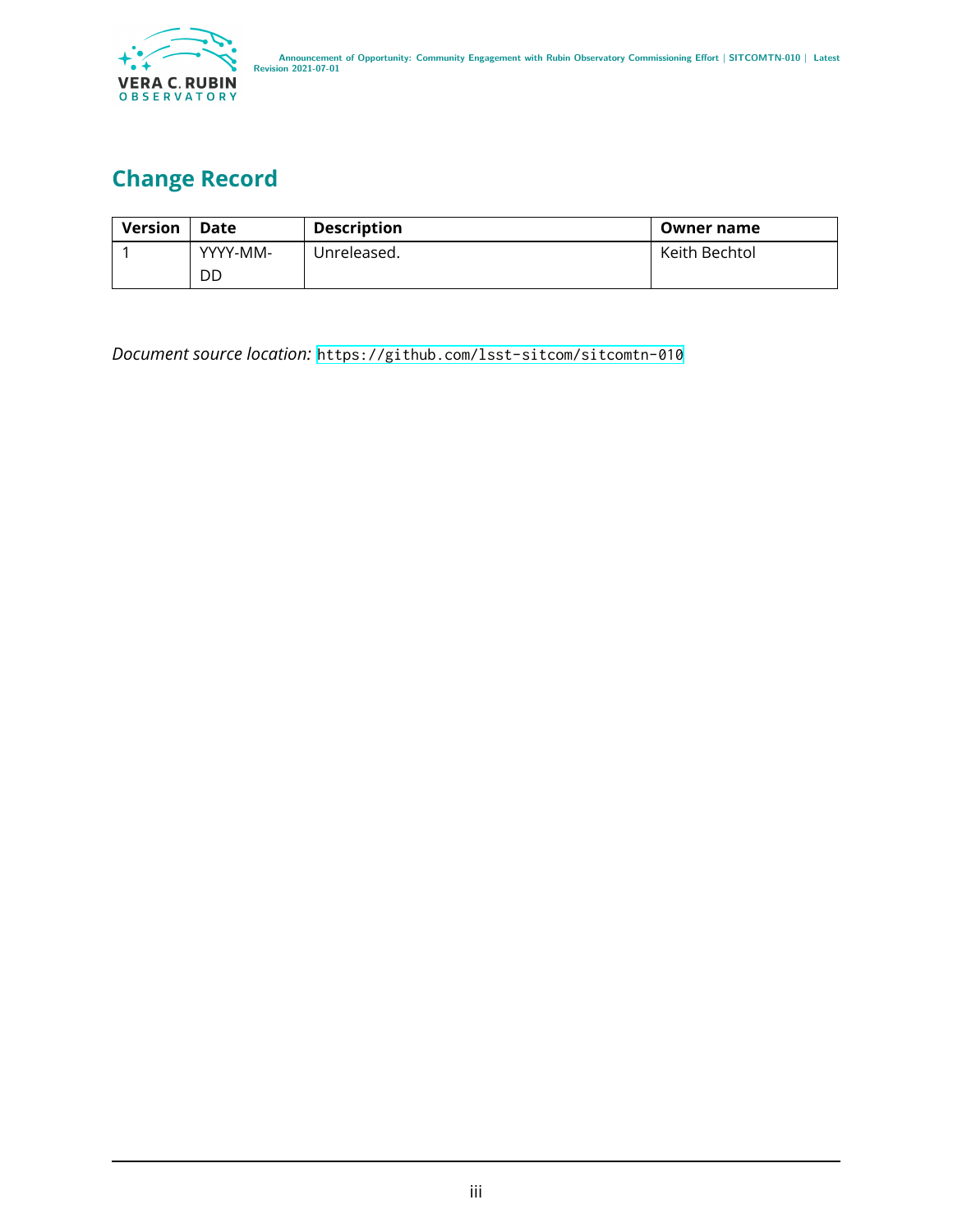

### **Contents**

| <b>1 Executive Summary</b>                                          | 1              |
|---------------------------------------------------------------------|----------------|
| 2 Purpose                                                           | 1              |
| 3 Examples of Value-Added Contributions                             | 2              |
|                                                                     | 3              |
|                                                                     | 6              |
| 4 Terms and Conditions for participation in the Commissioning Team  | $\overline{7}$ |
|                                                                     | 7              |
|                                                                     | 9              |
|                                                                     | 10             |
| 4.4 Publication policy statement for using commissioning data       | 10             |
| 5 Responding to this AO                                             | 12             |
|                                                                     | 12             |
| 5.2 Timeline for Letter of Interest (LOI) submission and evaluation | 12             |
|                                                                     | 13             |
| 5.4 Elements for a Letter of Interest (LOI) response to this AO     | 13             |
|                                                                     | 14             |
|                                                                     | 14             |
|                                                                     | 15             |
| <b>A Data Previews from Commissioning</b>                           | 16             |
| <b>B</b> References                                                 | 17             |
| <b>C</b> Acronyms                                                   | 17             |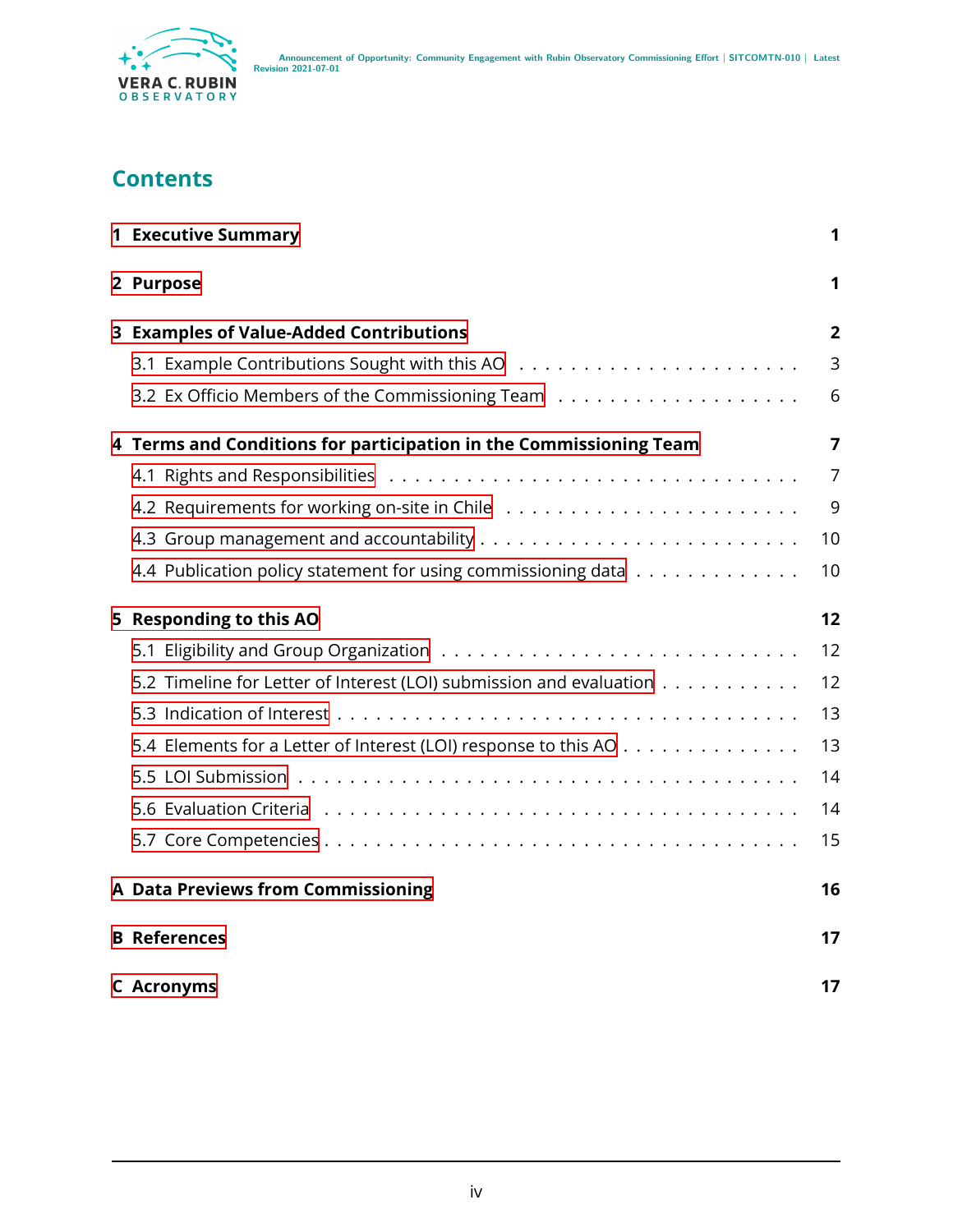

### **Announcement of Opportunity: Community Engagement with Rubin Observatory Commissioning Effort**

### <span id="page-4-0"></span>**1 Executive Summary**

The Vera C. Rubin Observatory invites members of the US and Chilean LSST science communities to join the Project Commissioning Team in order to make value-added contributions that facilitate an efficient transition into LSST Operations. In this Announcement of Opportunity (AO) we include descriptions of its purpose, examples of value-added contributions, terms and conditions for participation, and the process to respond to this AO via submitted Letters of Interest (LOIs).

The anticipated total value-added contribution via this program is of order 15-20 FTE of effort. This effort will likely be distributed across a larger number of individuals and preferably organized into discrete groups of like interests and skills, and performed over a roughly two-year period that includes calendar years 2022 and 2023. Financial support associated with this AO is limited, and non-Rubin-staff members of the Commissioning Team are generally expected to have other sources of support (limited travel and local accommodation support to enable on-site work at key activity centers in Tucson, SLAC, and Chile can be made available).

# <span id="page-4-1"></span>**2 Purpose**

The Rubin Observatory Construction Project is entering its system integration and commissioning phase. The Project seeks to enhance the capabilities of the existing Commissioning Team by inviting US and Chilean members of the science community to work directly alongside Rubin Observatory staff as members of the Commissioning Team on specific tasks that will accelerate and enhance an efficient transition to LSST operations. Our goal with this AO is to integrate expertise from the community to enhance and diversify the Project?s planned commissioning effort and thereby provide added value. The anticipated total value-added contribution via this program is of order 15-20 FTE of effort. This effort will likely be distributed across a larger number of individuals and preferably organized into discrete groups of like interests and skills, performed over a roughly two-year period that includes calendar years 2022 and 2023 (this will apply to Builder status). Eligibility and group organization are discussed in Section [5.1](#page-15-1). Examples of added-value contributions are listed in Section [3.](#page-5-0) This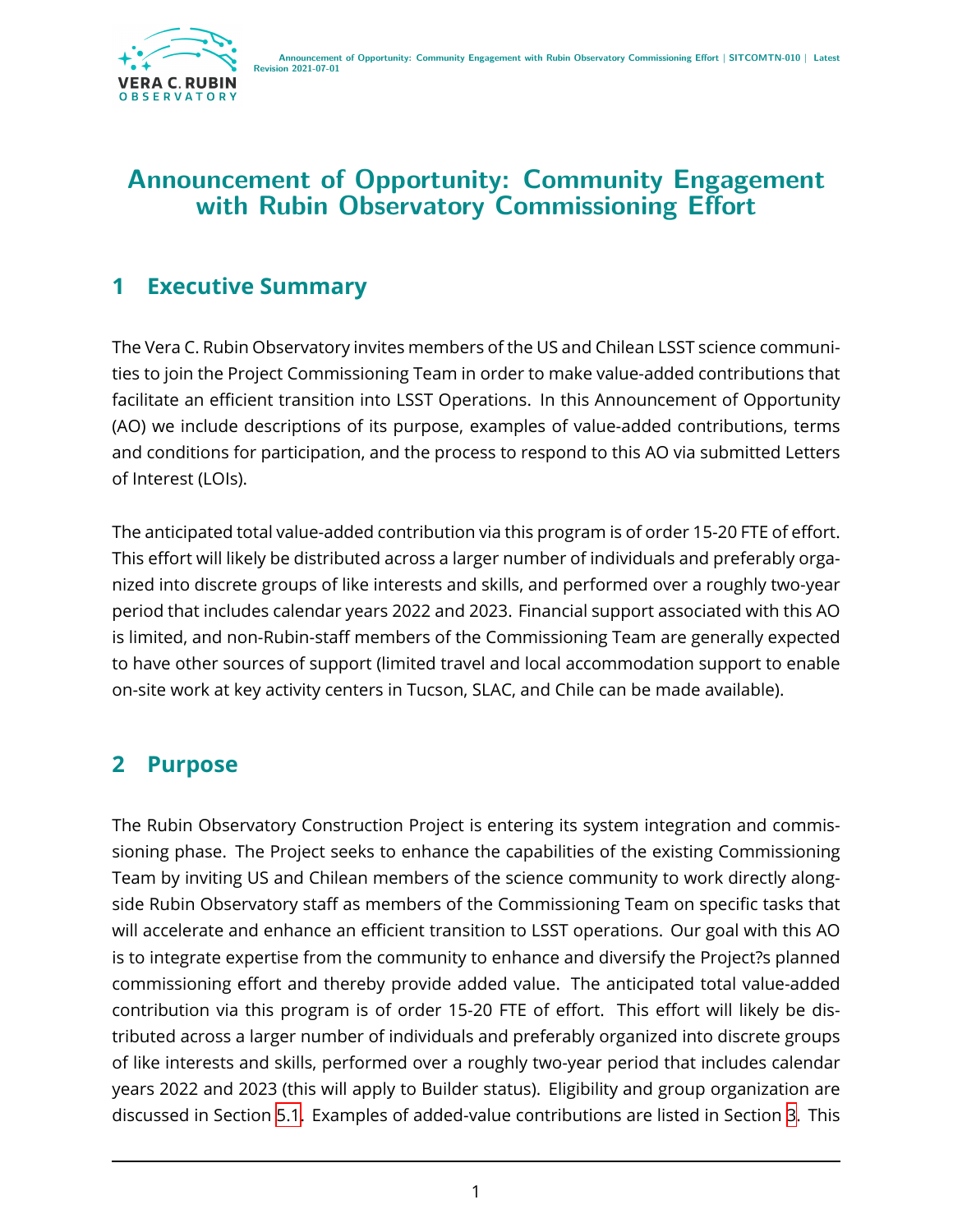joint effort between Project staff and community will help provide a deeper understanding of the performance and characteristics of the Rubin Observatory as it enters into the operations phase.

This AO has a distinct focus from other interactions between Rubin Observatory and the science community around commissioning data. The Rubin Operations Team plans to provide access to commissioning data prior to the first formal LSST Data Release (DR1) in the form of a series of Data Previews (DPs; Appendix [A\)](#page-19-0). The Data Previews are intended to provide access to commissioning data for US and Chilean scientists and international LSST data rights holders (the LSST science community) to help them prepare for science and to provide technical and scientific feedback to Rubin Observatory, as well as to provide practice for the Operations Team to prepare and support major data releases. In contrast, this AO is issued by the Rubin Construction Project and defines a mechanism for making specific value-added contributions to the commissioning effort on a more rapid timescale in direct collaboration with Rubin Observatory staff as members of the Commissioning Team. The deep level of engagement described in this AO comes with specific rights and responsibilities, as outlined in Section [4.1](#page-10-1). Working in the Commissioning Team offers direct experience with and deep understanding of the full chain from observations to final data products and data access tools that will be released to the science community, including the hardware, image properties, and Science Pipeline algorithms. Through their efforts, the new members will be contributing to the readiness of Rubin Observatory to deliver its science products to the global Rubin community.

The Project will not rely on the contributions from non-Rubin-staff team members to fulfill core construction requirements and operational readiness criteria. The intent for these contributions is to add value to the commissioning effort as given by examples below. No papers presenting novel scientific results may be posted/submitted by anyone before the associated Data Preview release date. The focus of the commissioning effort is on demonstrating operational readiness rather than realizing scientific discoveries with the commissioning data itself.

# <span id="page-5-0"></span>**3 Examples of Value-Added Contributions**

The Rubin Construction Project is scoped and has been planned to verify the set of systemlevel requirements listed in the LSST System Requirements [\[LSE-29](#page-20-2)] and Observatory System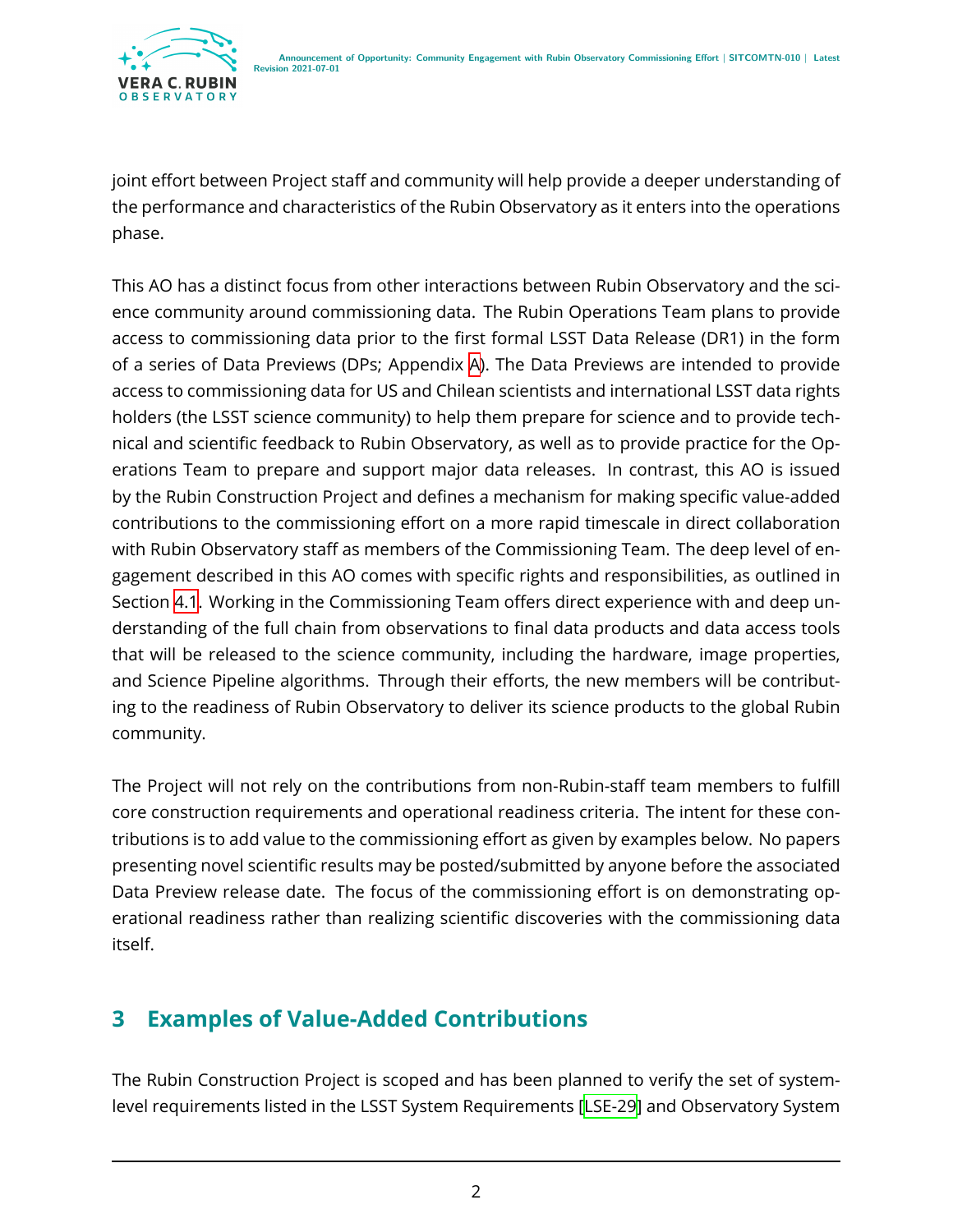

Specifications[[LSE-30](#page-20-3)] documents, and to demonstrate operational readiness as defined in the Construction Completeness and Operational Readiness Criteria[[SITCOMTN-005\]](#page-20-4).

The following set of examples of value-added contributions to the commissioning effort are intended to guide the preparation and evaluation of Letters of Intent (LOIs). When preparing the LOIs, please mention the specific areas of intended effort.

This list is not exhaustive. Additional value-added contribution areas may be possible and these concepts should be included in an initial indication of interest (see timeline) to allow iteration with the Project prior to the final LOI submission.

#### <span id="page-6-0"></span>**3.1 Example Contributions Sought with this AO**

**Example 1: Investigation and mitigation of sensor anomalies for ComCam and LSSTCam detectors** using calibration and on-sky data.

**Example 2: Contributions to the integration, testing, and scientific validation of calibration systems** such as the Auxiliary Telescope (AuxTel), Collimated Beam Projector (CBP), and Multi-site All-Sky CAmeRA (MASCARA).

**Example 3: Absolute photometric calibration.** Includes connecting external observations, modeling, and synthetic photometry with Rubin Observatory observations of spectrophotometric standards. Includes utilizing other surveys to investigate the calibration of the internal LSST photometric system relative to an external absolute scale.

**Example 4: Technical and scientific analyses of on-sky commissioning data to inform the initial LSST observing strategy** – in particular, the optimization of dithers in the Deep Drilling Fields and Wide Fast Deep survey, evaluation of two snaps versus one snap in a visit, exploring technical constraints of specialized survey modes, etc. For example:

- Given two dither patterns evaluate the systematic limits of key parameters which dither patterns would suppress instrument artifacts such as scattered light and internal optical glints?
- Explore cadence optimization in less than ideal (e.g. bright time) conditions
- Cadence optimization during twilight at the beginning and end of night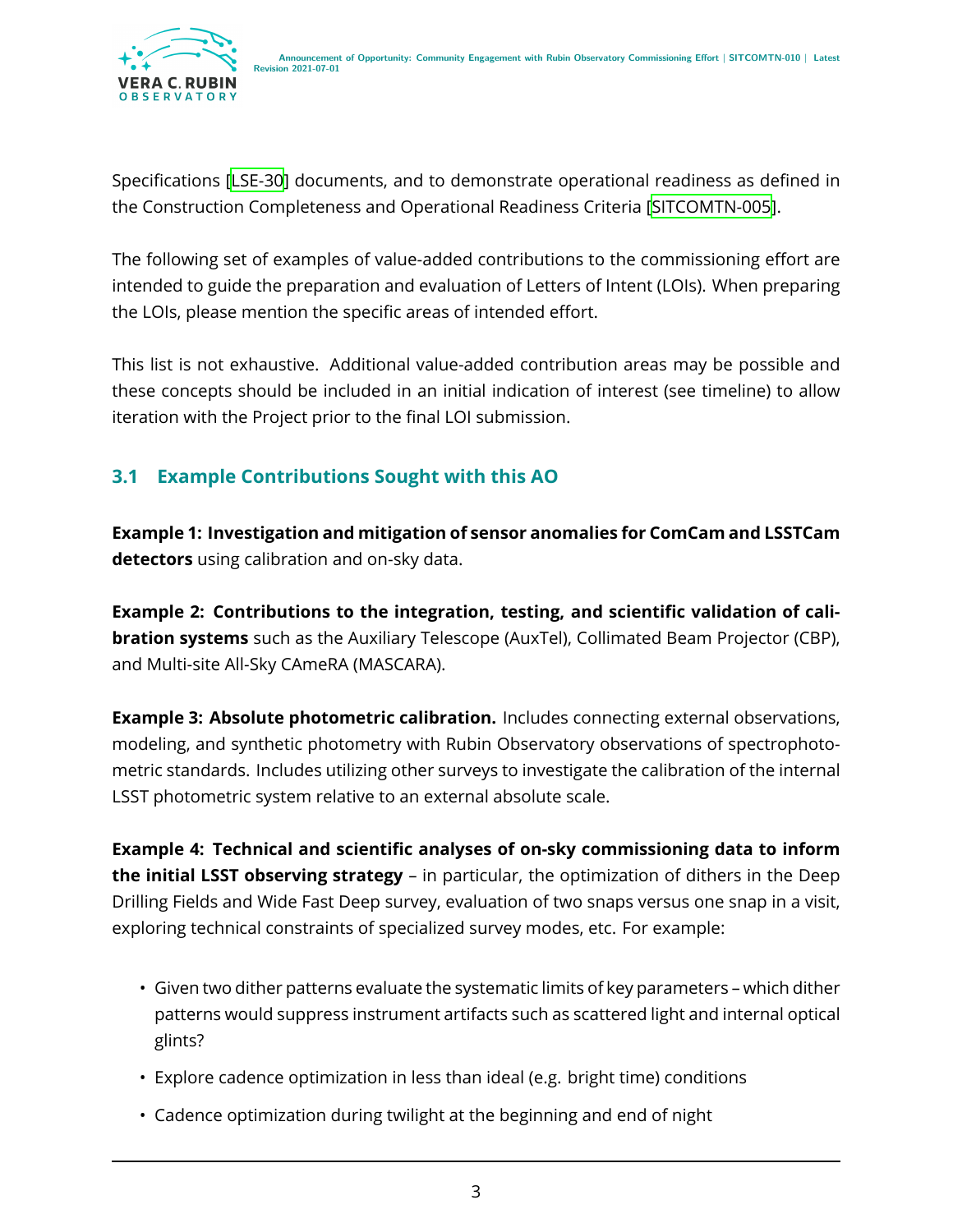

This effort is of a more tactical / technical optimization / fine-tuning nature and is distinct from the strategic planning underway through the [Cadence White Paper](https://www.lsst.org/content/survey-cadence-notes-2021) effort and [Survey Cadence](https://www.lsst.org/content/charge-survey-cadence-optimization-committee-scoc) [Optimization Committee](https://www.lsst.org/content/charge-survey-cadence-optimization-committee-scoc) (SCOC).

**Example 5: Anomaly analysis of the Engineering Facility Database.** This example analysis is meant to apply Machine Learning/Deep Learning and other AI or statistical approaches to search for otherwise undetected anomalies in the system performance and telemetry and correlate these with properties of the image data and catalog parameters.

**Example 6: Extended analysis to characterize system performance at the margins of operational parameter space.** Over the course of commissioning the Telescope and Camera will be operated over a wide range of environmental conditions. This example analysis is meant to characterize the multiple performance metrics, of both scientific and technical types, and to correlate these metrics with environmental parameters (e.g., atmospheric seeing, sky brightness, humidity, outside temperature, wind speed and direction).

**Example 7: Evaluation of operational configurations of the observatory to determine optimum performance.** The Rubin Observatory has been designed with many degrees of freedom built in, in order to optimize system performance responding to different observing conditions. This example is meant to explore and analyze the optimal operational parameters (e.g., mirror support systems, telescope mount dynamics, camera electronics, dome wind screen, in-dome temperature control) to determine the appropriate configurations and procedures in the multi-dimensional parameter space for the as-built system.

**Example 8: Development of image and catalog visualization tools,** including capability to interactively explore and ?drill-down? into the data. Full focal plane image visualization. Visualization of telemetry and trending of technical and scientific performance. Contributions in this area could potentially expand upon, use and be implemented within the planned functionality of the Rubin Science Platform.

**Example 9: Algorithm development and testing for the Rubin Science Pipelines,** specifically instances where Rubin Data Management is implementing algorithms into the science pipelines that are being collaboratively developed with the community. Contributions in this topic could include testing, iterative development, and optimization of parameters using onsky data for such algorithms.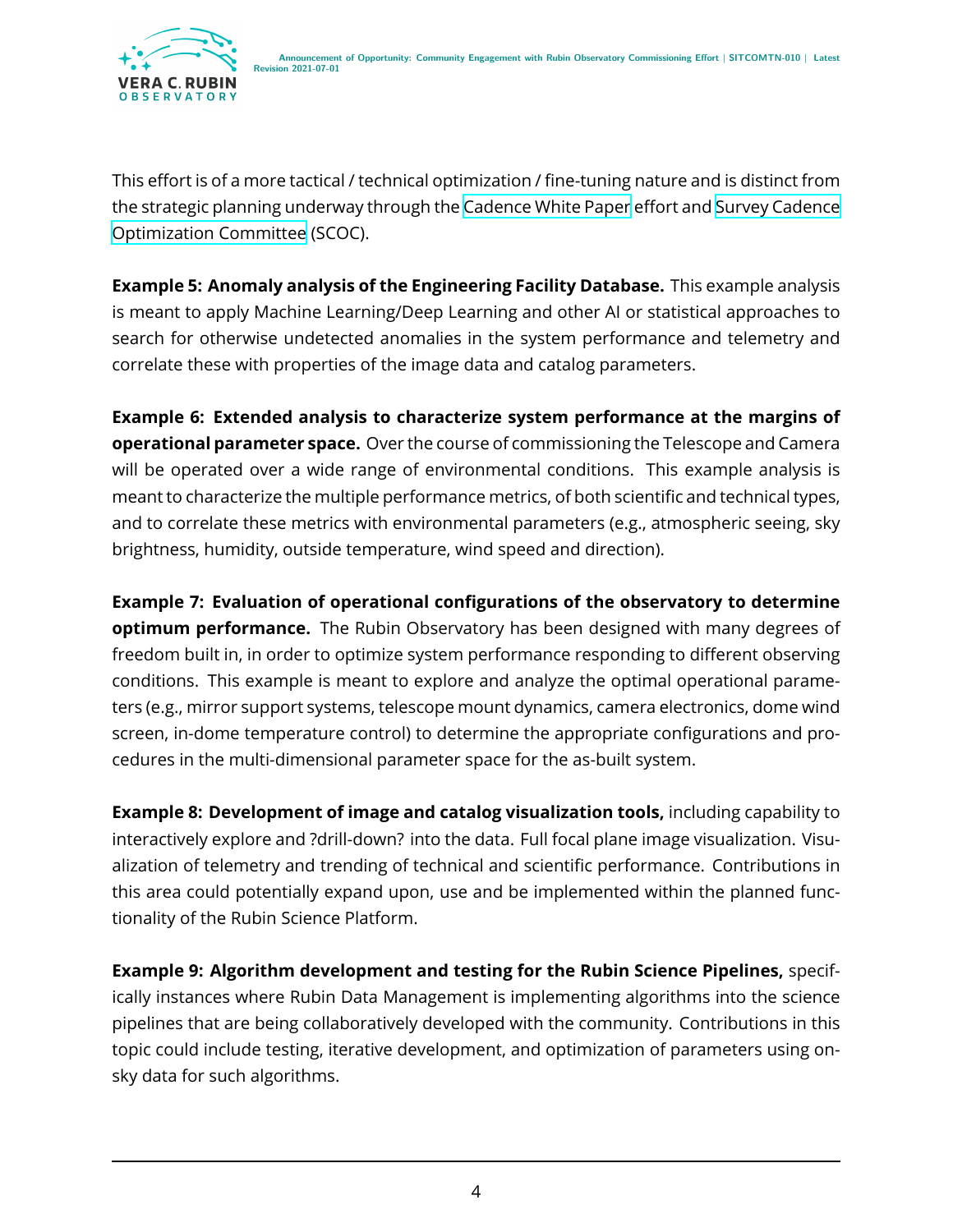

#### **Example 10: Science validation and characterization of object detection, deblending, and interaction with background modeling.** This includes but is not limited to:

- Effects of ghost light from bright stars on faint stellar photometry and galaxy shape estimation
- Effects of diffuse scattered light on faint stellar photometry and galaxy detection
- Impacts of variable image quality on object detection, deblending, and measurement
- Crowded field photometry
- Preservation of low surface brightness objects in the data processing
- Characterization and impacts of Galactic cirrus

**Example 11: Science validation of stray and scattered light mitigation and modeling,** including interactions with background modeling and the detection/photometry of low surface brightness features. For example, develop a predictive numerical model of ghost images from a bright source at an arbitrary position in the full field of view to reduce background modeling systematics.

**Example 12: Science validation of template generation and difference imaging.** Photometric accuracy of difference image analysis in complex environments and across a range of observing conditions. Studies of the variation of performance with respect to properties of templates. Validating the detection and measurement of known transient, variable, and moving objects.

**Example 13: Science validation using survey metadata maps.** Includes geometric survey coverage and survey property statistics represented as spatial maps over the observed footprint. Maps and analysis will be done using existing Rubin Observatory software or extensions thereof. Part of this work will include the validation of sky maps of distributions of environmental conditions during observations, data properties, along with computed performance metrics.

**Example 14: Observing support.** Contributions to daytime and nighttime summit operations; optimization and documentation of processes and procedures. See prerequisites and expectations described in Section [4.2](#page-12-0).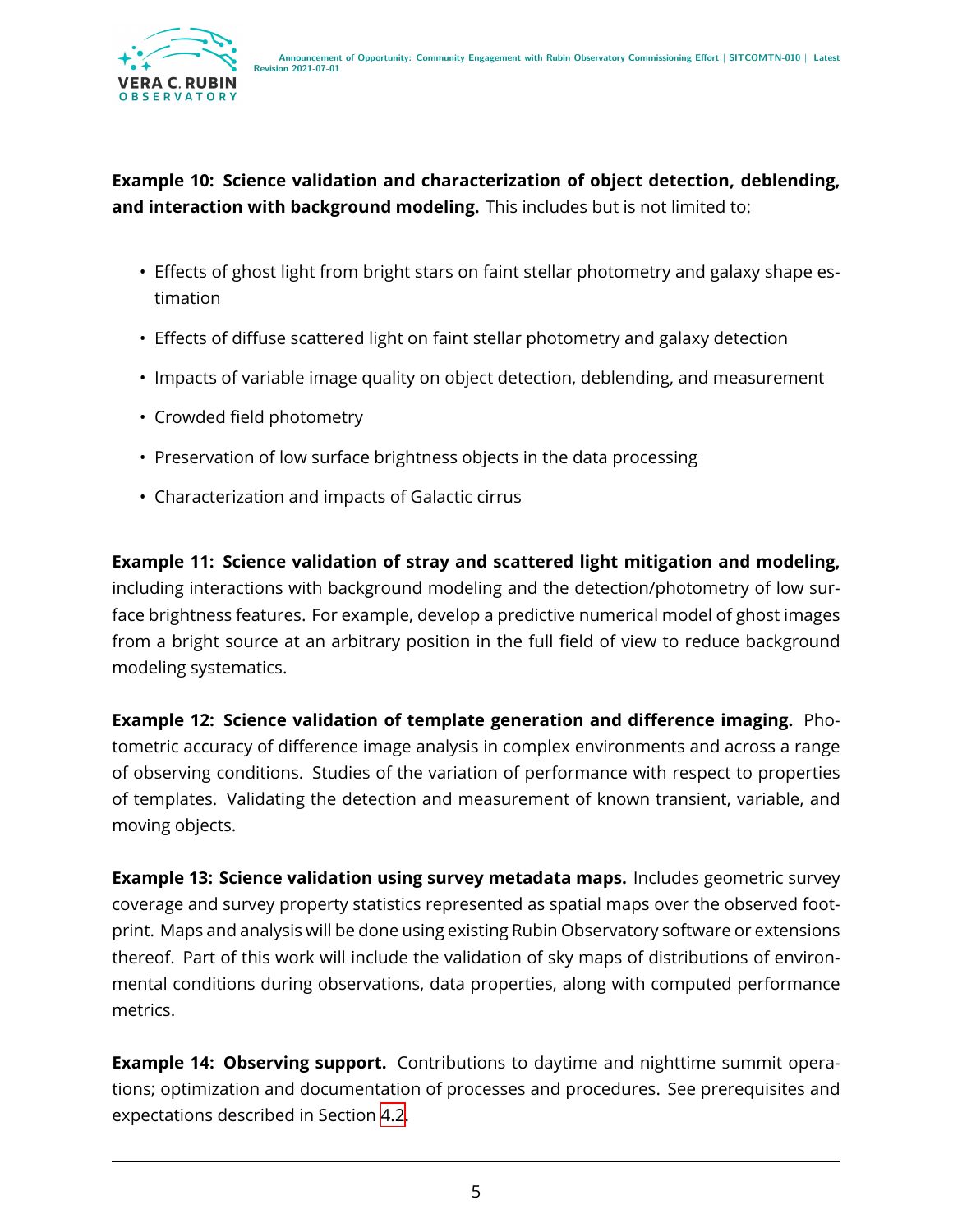

**Example 15: Developing user-oriented documentation of science pipelines, data access services, and operational procedures,** including the development of tutorials through the Rubin Science Platform.

**Other:** Additional scientific validation and characterization studies that will improve understanding of the as-built system and enhance early operations are invited. Proposals of this type should specifically address the timeliness of the value-added contribution and relevance for advancing the operational readiness of Rubin Observatory.

#### <span id="page-9-0"></span>**3.2 Ex Officio Members of the Commissioning Team**

In this section, we describe several categories of non-Rubin-staff members of the Science Community who will automatically become members of the Commissioning Team in order for them to more efficiently carry out responsibilities associated with their designated roles. Individuals in these categories do NOT need to respond to this AO. Contributions from Ex Officio members of the Commissioning Team do not count toward the envisioned 15-20 FTE of effort associated with this AO.

Members of selected Commissioning Alert Broker Teams. Alert brokers are third-party services provided by the community. While Rubin is not responsible for the commissioning of the brokers, Rubin staff will work with the five or more selected broker teams to ensure that they can be commissioned and are ready for receiving and distributing the LSST alert stream at the start of LSST operations. All members of the five selected broker teams automatically become Commissioning Team members.

Members of the selected photometric redshift teams. These members guide implementation and perform science validation for photometric redshift estimators. All members of the selected photometric redshift teams automatically become Commissioning Team members. See [DMTN-049](#page-20-5) for the roadmap for selecting and validating one or more photo- $z$  estimators for the LSST Object catalog.

Members of the Survey Cadence Optimization Committee (SCOC) will become members of the Commissioning Team in order to synthesize technical input and guide analyses that will inform decisions regarding the initial LSST observing strategy.

International In-kind Contributor Teams with responsibilities directly related to commission-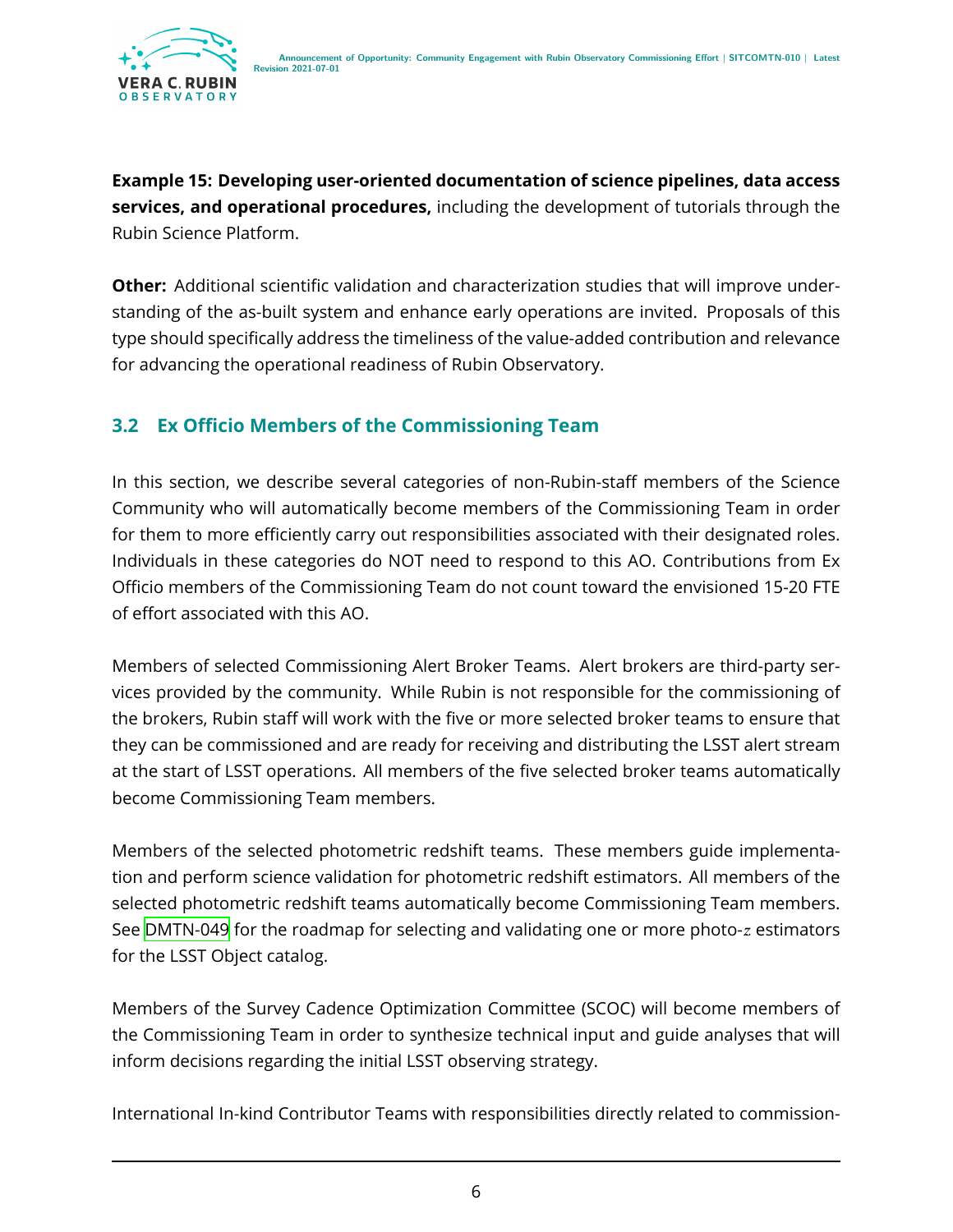

ing will automatically become members of the Commissioning Team.

Groups who have already been performing work directed by the Project under collaborative or contracted efforts and who have made material contributions to construction effort will continue to be members of the Commissioning Team.

# <span id="page-10-0"></span>**4 Terms and Conditions for participation in the Commissioning Team**

Participation as a Commissioning Team member will be based on assessed value-added and capabilities to complement the existing Rubin Observatory Commissioning Team. By its nature, commissioning a complex system like the Rubin Observatory comes with many unknowns, therefore it is required that the team remain flexible in their assignments as the commissioning process unfolds.

The Project reserves the right to decline any group's or individual's offer for any reason. The Project can decide to terminate a group's or person's role on the team status at any time due to poor performance or undue overhead. The Project will not rely on the contributions from non-Rubin-staff team members to fulfill the core commissioning requirements to the Operations Readiness Review and the federal funding agencies. Non-Rubin-staff Commissioning Team members will be providing value-added contributions to extend the basic commissioning scope.

Financial support associated with this AO is limited, and non-Rubin-staff members of the Commissioning Team are generally expected to have other sources of support. Limited support for travel to enable on-site work in Chile, Tucson, and at SLAC can be made available. Funds can also be made available to support accommodations while work is conducted at the Chile Summit site. Specifics will be negotiated on an individual basis.

#### <span id="page-10-1"></span>**4.1 Rights and Responsibilities**

1. Science Community members who become members of the Commissioning Team via this AO will have the opportunity and the expectation to collaborate directly with the Project staff on Rubin commissioning efforts, together with all the associated work expe-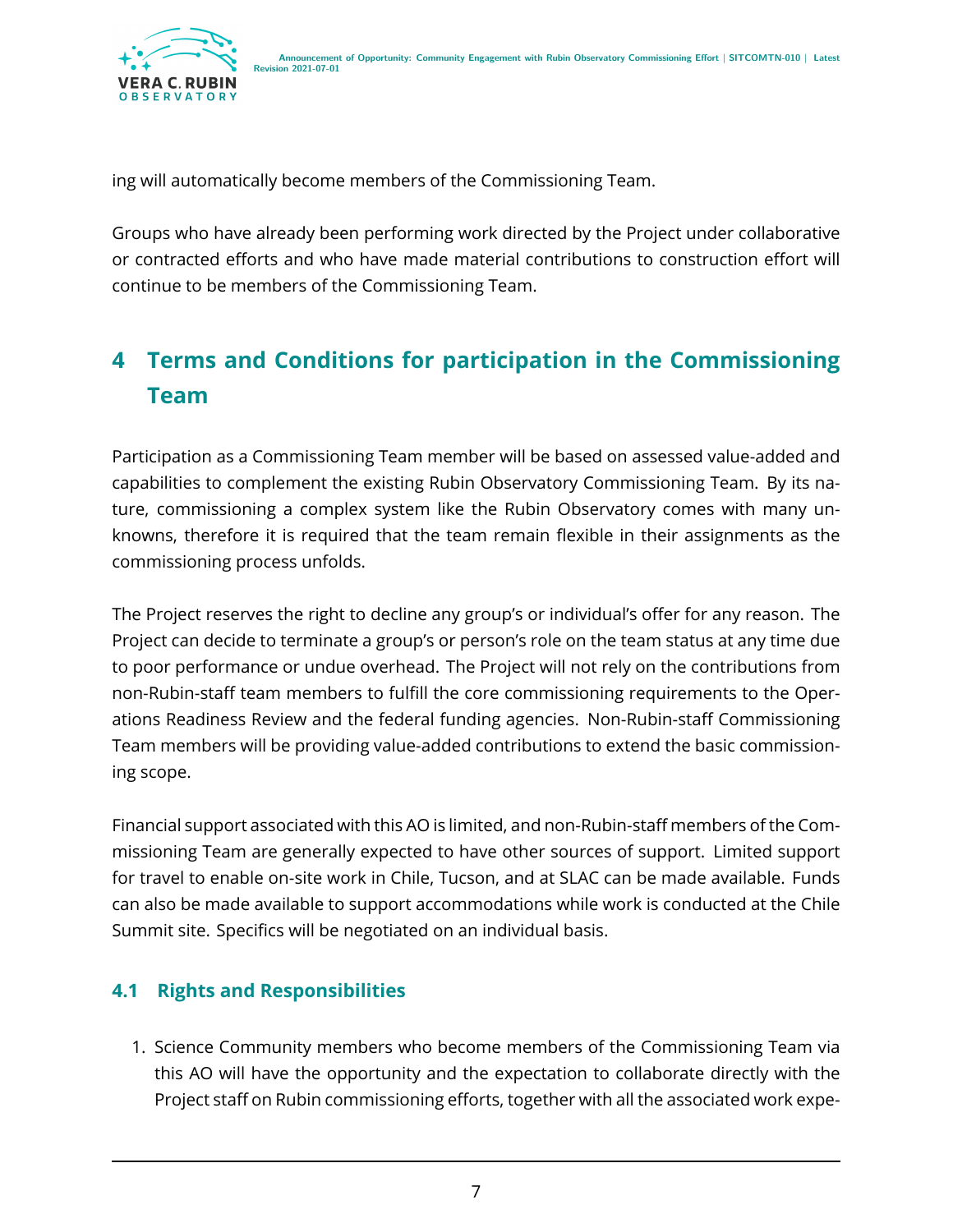

rience and training opportunities entailed, as well as potential to enhance the scientific reach of LSST data for the benefit of the broad Rubin community. Participants agree to conduct work assignments from the Project with a defined scope and schedule for delivery. These work assignments will be "value-added" contributions with respect to Project requirements from the federal funding agencies for Operations Readiness (see examples in Section [3\)](#page-5-0). Each non-Rubin-staff member/group of the Commissioning Team will be assigned a functional point of contact within the Project to help integrate their efforts.

- 2. Submitted LOIs (Section [5](#page-15-0)) will be used as the basis for formally signed agreements (Memoranda of Understanding; MOUs) between the Rubin Observatory Construction Project and each individual/group that is selected to participate in commissioning activities. The MOUs will be assessed and re-evaluated on a yearly basis to ensure that the goals and responsibilities of both the Project and the participants are being met.
- 3. All Commissioning Team members will have full unfettered access to all commissioning data products as soon as they are acquired.
- 4. All members of the Commissioning Team agree to a set of publication policies (Section [4.4\)](#page-13-1). In particular, no scientific publication based on the commissioning data shall be made prior to that data being released to the science community. Technical publications will be allowed (see below). All Commissioning Team members are eligible to become co-authors on publications to which they contribute, including the series of planned Rubin Observatory Construction Papers.
- 5. Contributions to the commissioning effort performed under the direction of the Project count towards the attainment of Builder status[[RDO-013\]](#page-20-6).
- 6. Commissioning Team members are expected to use approved Project tools and processes for communication, data access and analysis, documentation, software development, work management, etc. For example, nearly all high-level science analysis tasks will use Python programming language, and many will make use of the Rubin Software Stack and Rubin Science Platform. Training opportunities will be provided by the Project to increase proficiency with these tools.
- 7. All source code created by Rubin Observatory Data Management is publicly-available open source and carries an Open Source Initiative (OSI)-approved license. All software developed for the commissioning effort is expected to follow the Project?s open source policy. There may be some situations in which science validation analyses making use of private software developed outside the commissioning context are deemed sufficiently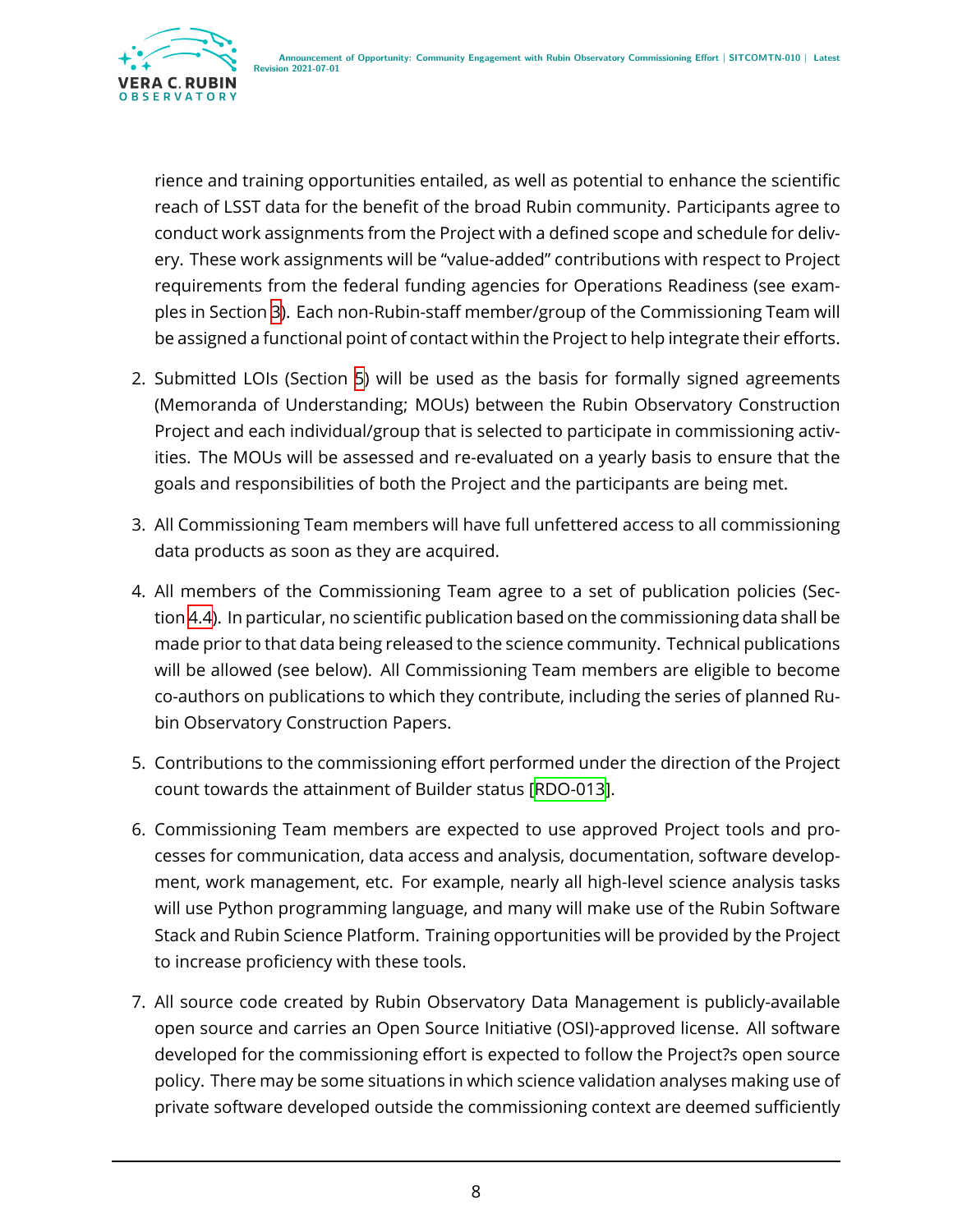

valuable to the commissioning effort that an exception may be granted by the Project Director.

- 8. Depending on their assigned task(s), some participants may be expected to spend extended periods at one of three primary Rubin Observatory sites: 1) Chile – either La Serena and/or Cerro Pachón (see additional requirement below); 2) Rubin Observatory offices in Tucson; and 3) the US Data Facility located at SLAC. In addition, participants will be invited to attend periodic workshops, bootcamps, and/or meetings for training and focused working sessions. It is expected that remote participation in these events will also be possible in cases where the work can be completed remotely.
- 9. The typical expected commitment for non-Rubin-staff members of the Commissioning Team is roughly 0.2 to 0.5 full time equivalent (FTE) averaged across the members of collaborating groups over the calendar years 2022 and/or 2023. For university faculty, this expected level of commitment should be interpreted as roughly 20% of research time during these years. The exact timing of effort might be variable according to needs to respond to emergent issues.
- 10. Members of the Commissioning Team are expected to follow guidance regarding types of internal communications and information that may be shared with the wider Rubin community.
- 11. All members of the Commissioning Team are expected to follow [professional standards](https://www.lsst.org/scientists/codes-of-conduct) [of conduct](https://www.lsst.org/scientists/codes-of-conduct) adopted by the Project.
- 12. Science validation and characterization investigations during commissioning are specifically intended to optimize operational efficiency of the observatory, and to enhance delivered data quality of the Data Previews and LSST DR1. Members of the Commissioning Team should strive for collaborative and collegial interactions that benefit the entire Rubin Community, and to recognize the contributions of the many individuals that have contributed to the Project.

#### <span id="page-12-0"></span>**4.2 Requirements for working on-site in Chile**

It is expected that most Commissioning Team members will conduct data analysis tasks from sites other than the Rubin Observatory site in La Serena and the Cerro Pachon summit. Working on-site in Chile is intended for individuals working directly with hardware or observation support.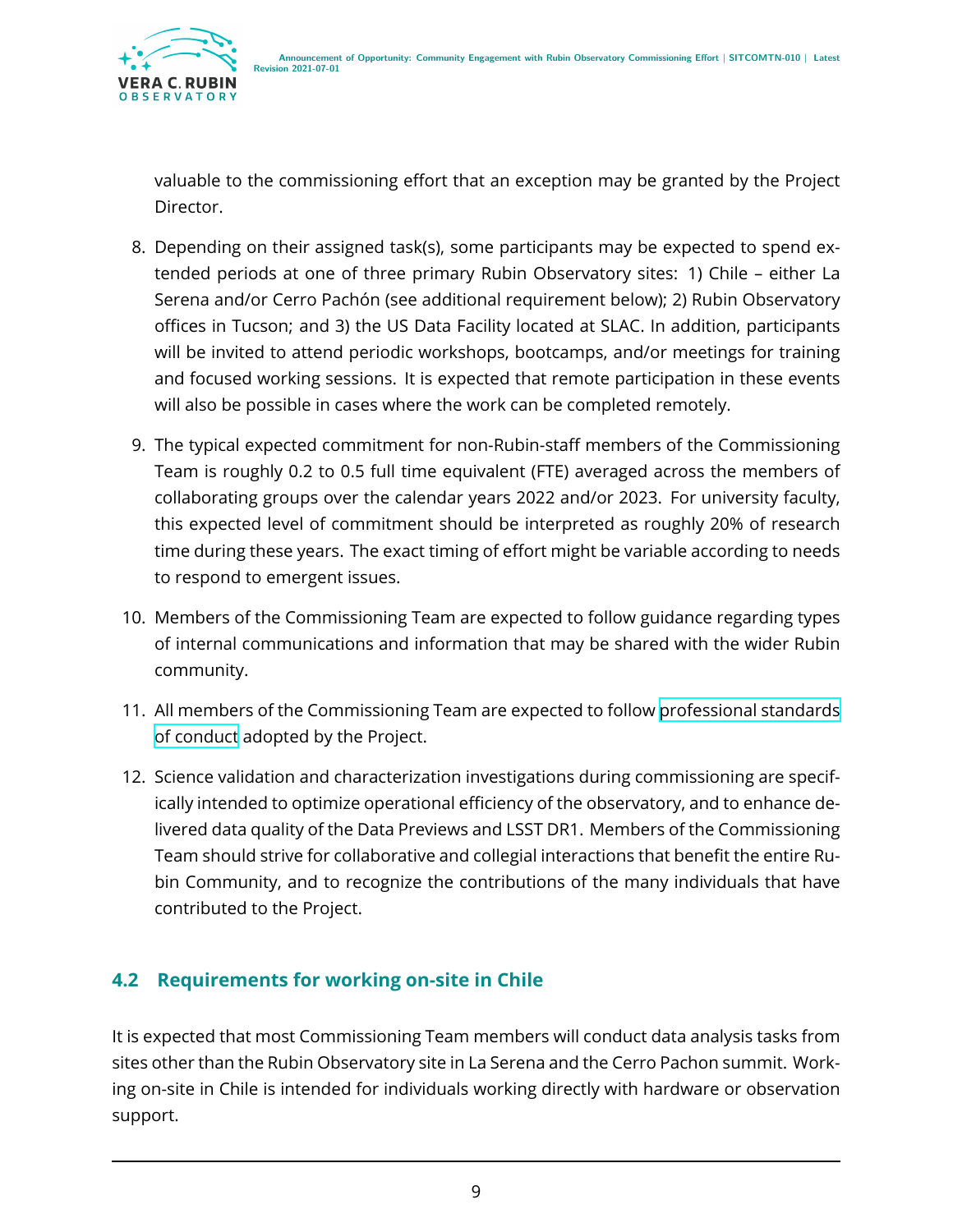

Key criteria for working on-site in Chile:

- Demonstrate a working understanding of the observing systems in Chile including but not limited to:
	- **–** Observatory Command-Control interface and scripting (Python based)
	- **–** Observational constraints given current environmental conditions
- Commit to providing 3 months remote observing support prior to scheduled time in Chile
- Willingness and ability to spend at least 3 months in Chile to support on-site observations and technical activities both on the Summit and in La Serena. This includes extended continuous periods (e.g. week or more) at the Summit Facility.

#### <span id="page-13-0"></span>**4.3 Group management and accountability**

Each group responding to this AO will have designated a group leader who is the primary point of contact to the Rubin Observatory Project. The group leader is responsible for management of the group and for the timely completion of assigned tasks (see Section [5.1\)](#page-15-1). Given potential emergent issues encountered during commissioning, and the nature of some value-added contributions as active research topics, completion of value-added contributions is intended to be on a ?best-effort? basis as the research allows. While on-boarding and task-specific training and guidance will be provided, together with access to Project communication tools and documentation resources, the Project is only able to provide limited one-on-one training and support for non-Rubin-staff members of the Commissioning Team. Participating individuals/groups should plan to prepare as needed for their specific contributions.

Participants in this AO program will be assigned to one or more teams within the larger commissioning effort, and the individuals and/or groups will be assigned a functional point of contact within the Project to help integrate their efforts.

#### <span id="page-13-1"></span>**4.4 Publication policy statement for using commissioning data**

All members of the Commissioning Team will follow the publication policies of the Rubin Observatory Project, including the Rubin Data Policy [\[RDO-013\]](#page-20-6) and Rubin Project Publication policy[[LPM-162](#page-20-7)] as they apply to commissioning data.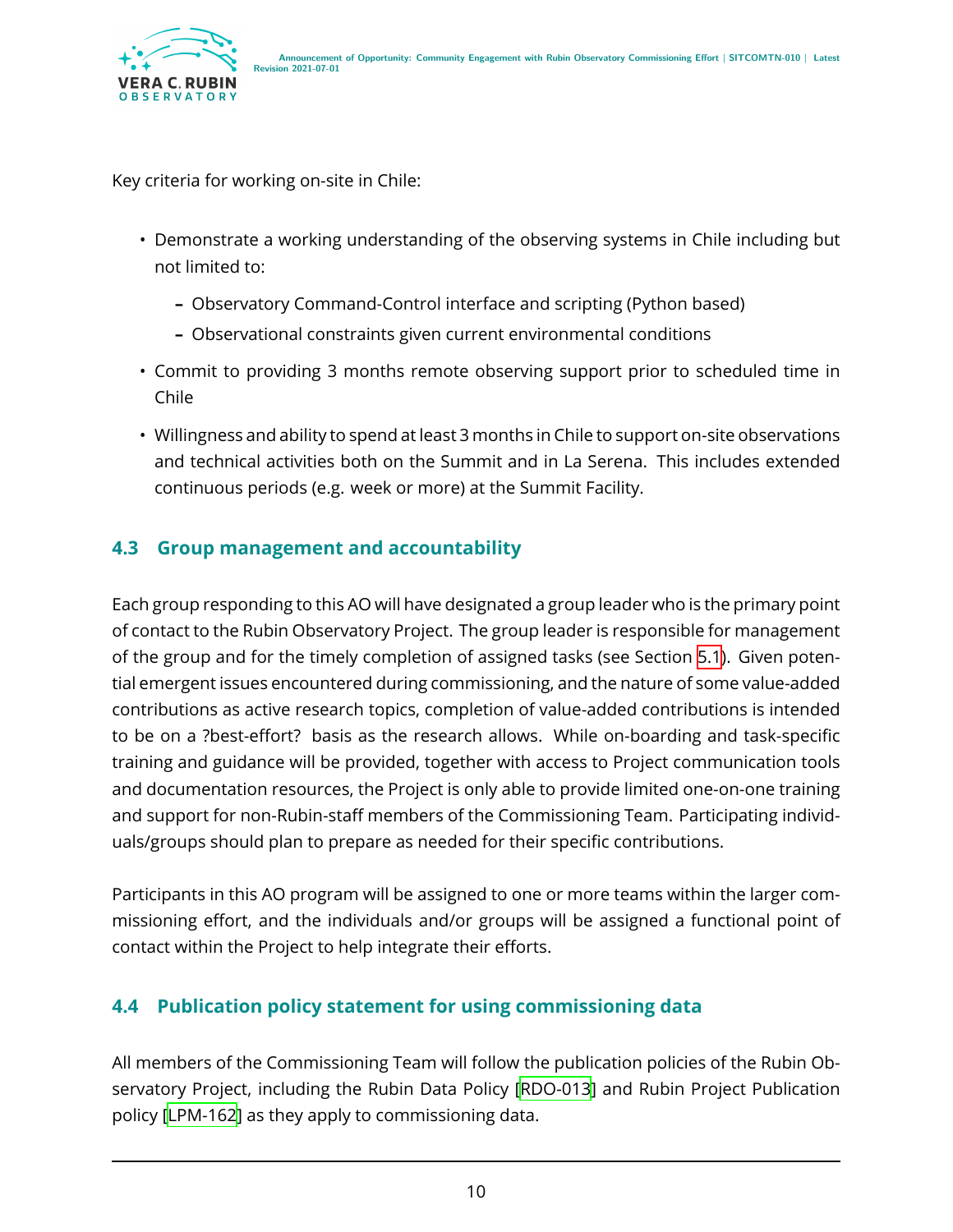

No papers presenting novel scientific results may be posted/submitted by anyone before the associated data release, which for commissioning data means the relevant Data Preview release date. The Project has authority to determine the classification of technical versus scientific papers prepared by members of the Commissioning Team. Rubin Observatory reserves the right to sanction Users who violate this policy, as described in the Rubin Data Policy [\[RDO-](#page-20-6)[013\]](#page-20-6).

The Project has planned a series of Rubin Observatory Construction Papers to describe the technical and scientific performance of the as-built system. The preparation of these papers follows the Rubin Project Publication policy. All members of the Commissioning Team are eligible to be co-authors on Rubin Observatory Construction Papers to which they contribute. The planned scope of the Construction Papers is limited to technical and scientific performance evaluation; the Construction Papers are not intended to present novel scientific results.

The Rubin Data Policy [\[RDO-013\]](#page-20-6) defines proprietary data products and derived data products. No proprietary data products from commissioning may be shared outside the Commissioning Team prior to the associated data release without explicit approval. The Project will define a process to approve the sharing of derived data products based on commissioning data prior to the associated data release. Any such derived data products approved for release must be presented in public forums accessible to the entire science community. There will be periods of commissioning for which specific types/subsets of proprietary as well as derived data products are embargoed and cannot be shared outside the Commissioning Team. Specific policies regarding informal communications beyond the Commissioning Team will be provided by the Project; guidance may evolve throughout the commissioning period.

All investigations of commissioning data are considered to be open to the entire Commissioning Team. Members of the Commissioning Team are welcome to initiate and contribute to additional technical papers based on commissioning data beyond the planned set of Construction Papers. Additional technical papers using commissioning data products that are submitted and/or posted prior to the associated Data Preview release date must follow the Rubin publication policy. Following the Data Preview release date, additional technical papers using internal information, data products, and/or tools that are not included in released Data Previews continue to follow the Rubin Publication Policy. The scope of these additional papers should complement the scope of the Construction papers.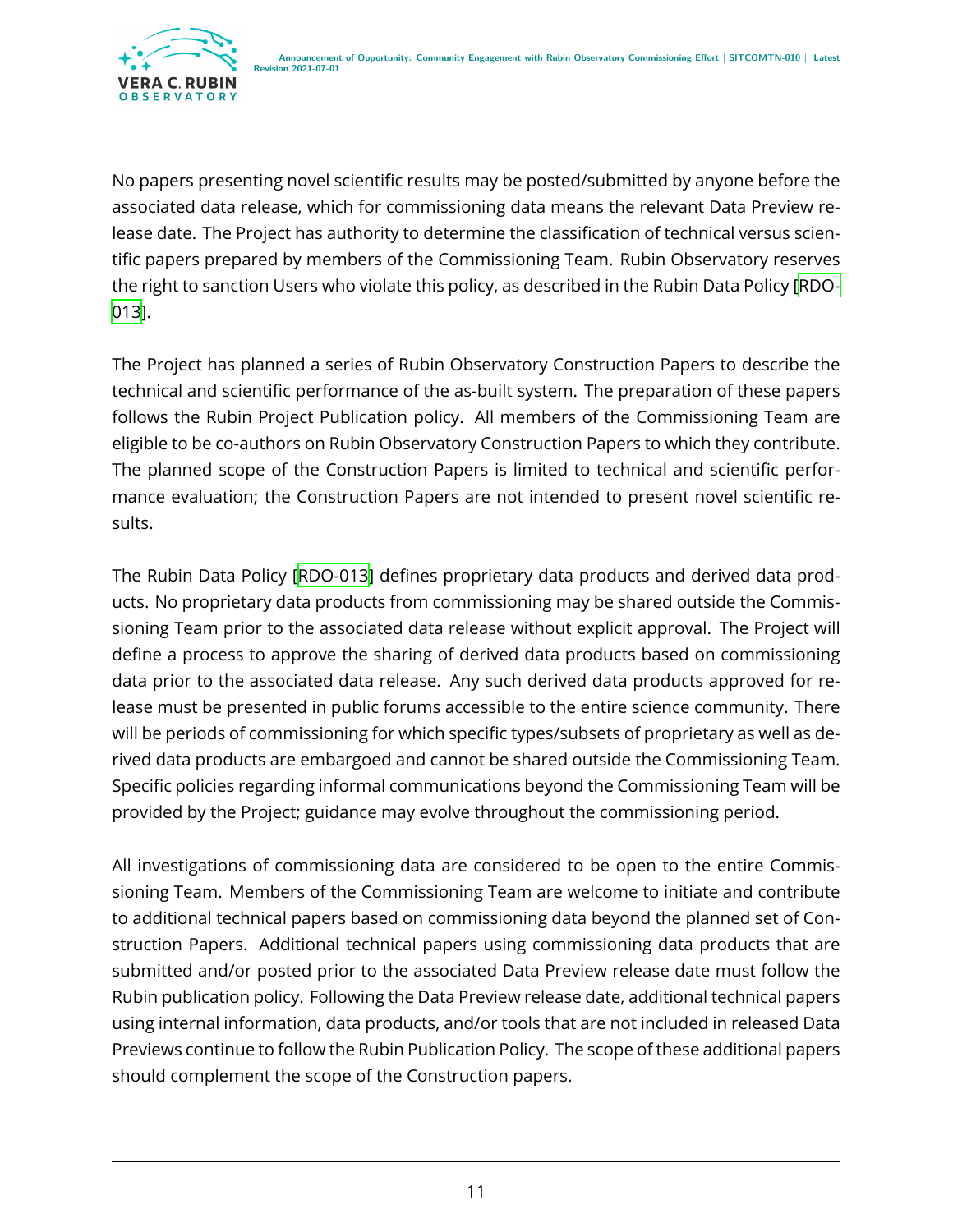

Science papers using only Rubin Observatory data from the released Data Previews follow the Rubin Data Policy[[RDO-013](#page-20-6)] and do not go through the Rubin Project publication process. For papers that substantially benefited from interactions with the Commissioning Team, authors are encouraged to invite contributing individuals to join as co-authors, as per the Rubin Publication Policy.

# <span id="page-15-0"></span>**5 Responding to this AO**

#### <span id="page-15-1"></span>**5.1 Eligibility and Group Organization**

All members of the Rubin Observatory data rights community from the US and Chile [\[RDO-](#page-20-6)[013\]](#page-20-6) are eligible to respond to this AO via submitting a Letter of Intent (LOI). There was a separate process for International LSST Data Rights and In-kind Contributions that included contributions to Rubin Observatory commissioning.

Collaborating individuals are encouraged to submit a single LOI for their group in response to this AO. The groups may be multi-institutional. The groups may include individuals across a range of career stages. Each group must identify a leader who will serve as the primary point of contact with the Rubin Observatory Project. The group leader will ensure that tasks assigned to their group are advancing and completed on the schedule set by the Project and that the work meets the standards defined by the Project. The group leader is responsible for the day-to-day management and advising of their group (or for delegating this responsibility within the group). For each group member who does not have Principle Investigator status or is not independently funded, a supervisor responsible for their employment must sign-off on their participation in the Commissioning Team at the time of formalizing the agreement between the Rubin Project and the participating individuals.

During the process of LOI preparation and evaluation, the Project may suggest reorganization of groups (e.g., merging related efforts or breaking up large groups) to increase efficiency.

#### <span id="page-15-2"></span>**5.2 Timeline for Letter of Interest (LOI) submission and evaluation**

- **AO release:** July **XX**, 2021
- **Indication of interest via web form:** July 30, 2021 (optional)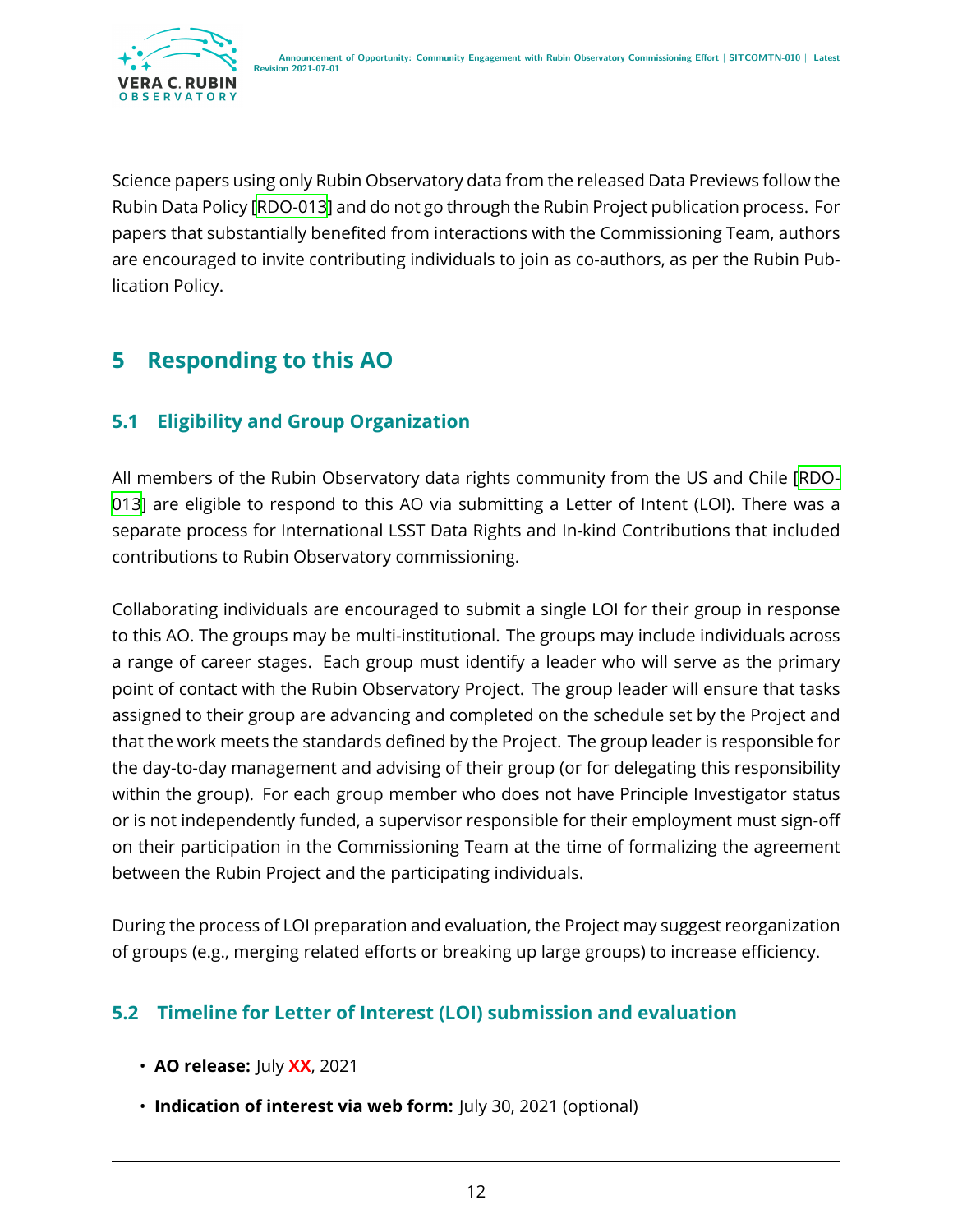

- **Project Community Workshop QA Session:** August 9-13, 2021
- **Project response regarding indication of interest:** August 30, 2021
- **Final LOI submission:** September 31, 2021
- **Project response to LOIs and formalization of agreements:** December 2021
- **Engagement with Commissioning Team begins:** first quarter 2022

The Project considers this AO as stated as a one-time cycle for engagement by the US and Chilean communities. If the need and/or opportunities present themselves, the Project may issue a similar second Announcement of Opportunity in 2022.

#### <span id="page-16-0"></span>**5.3 Indication of Interest**

Groups/individuals considering to submit an LOI are invited to indicate their intent via a brief webform. The Project will collect these submissions and provide brief feedback to the groups/individuals.

#### <span id="page-16-1"></span>**5.4 Elements for a Letter of Interest (LOI) response to this AO**

Letters of Interest (LOI) should address the following topics under separate section headings. An LOI template is provided **here**. The expected length of an LOI is roughly 1-3 pages; more space might be warranted for larger groups and/or those with multiple proposed contributions.

- 1. Name and contact information for the group leader
- 2. Statement of interests and proposed contributions. Please be as specific as possible, indicating the specific area(s) from the set of example contributions listed in Section [3](#page-5-0). Proposed contributions must correspond to one or more of the examples, or explicitly label the contribution as type "Other". Plans to use private software that is not publicly released under an open source license must be specifically mentioned.
- 3. Statement of core competencies and adaptability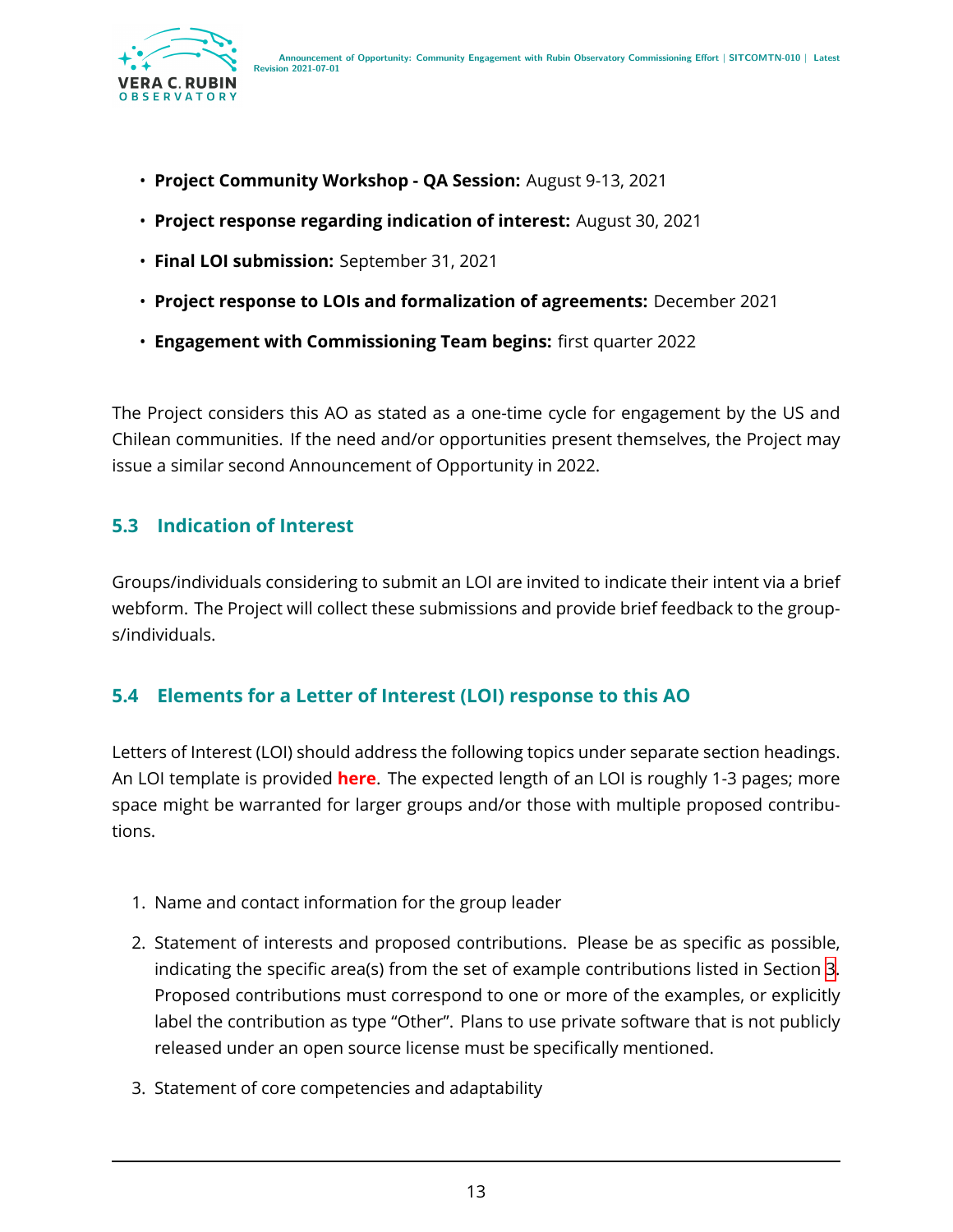

- Please mention current and previous engagement with the Rubin Observatory Project and/or LSST Science Collaborations, experience with and/or contributions to the Rubin Science Pipelines, and familiarity with hardware and/or software components of the Rubin Observatory system.
- Please mention expertise, experience, prior work relevant to the specific intended area(s) of contribution.
- 4. Summary of personnel involved. For each individual, please include career stage, FTE availability for Rubin commissioning related work in calendar years 2022 and 2023.
- 5. Description of any support and resources available to each individual if they are necessary to complete their contributions and plans (e.g., salary/stipend, travel and local accommodation). Note that analysis of commissioning data is expected to be done using Project computing resources.
- 6. Description of any additional resources that are needed to fulfill your proposed contributions. To support this AO, the Project has limited funding for travel to and local accommodation at key activity centers: Tucson, Chile and SLAC. Regrettably, the Project does not have funding for stipend or supplemental salary support.
- 7. Rubin is committed to providing opportunities for diverse and traditionally underrepresented groups. Please indicate how your proposed contribution will align with this commitment, for example, intent to provide training experience to early career scientists, a staffing profile that will contribute to the diversity of the Commissioning Team, and/or how an inclusive workplace culture will be implemented.

#### <span id="page-17-0"></span>**5.5 LOI Submission**

<span id="page-17-1"></span>The LOI material should be submitted as a single PDF document at this **website.**

#### **5.6 Evaluation Criteria**

LOIs will be evaluated by members of the Rubin Observatory System Integration, Test, and Commissioning leadership team, in consultation with topical domain experts on the Project.

LOIs will be evaluated based on the following criteria: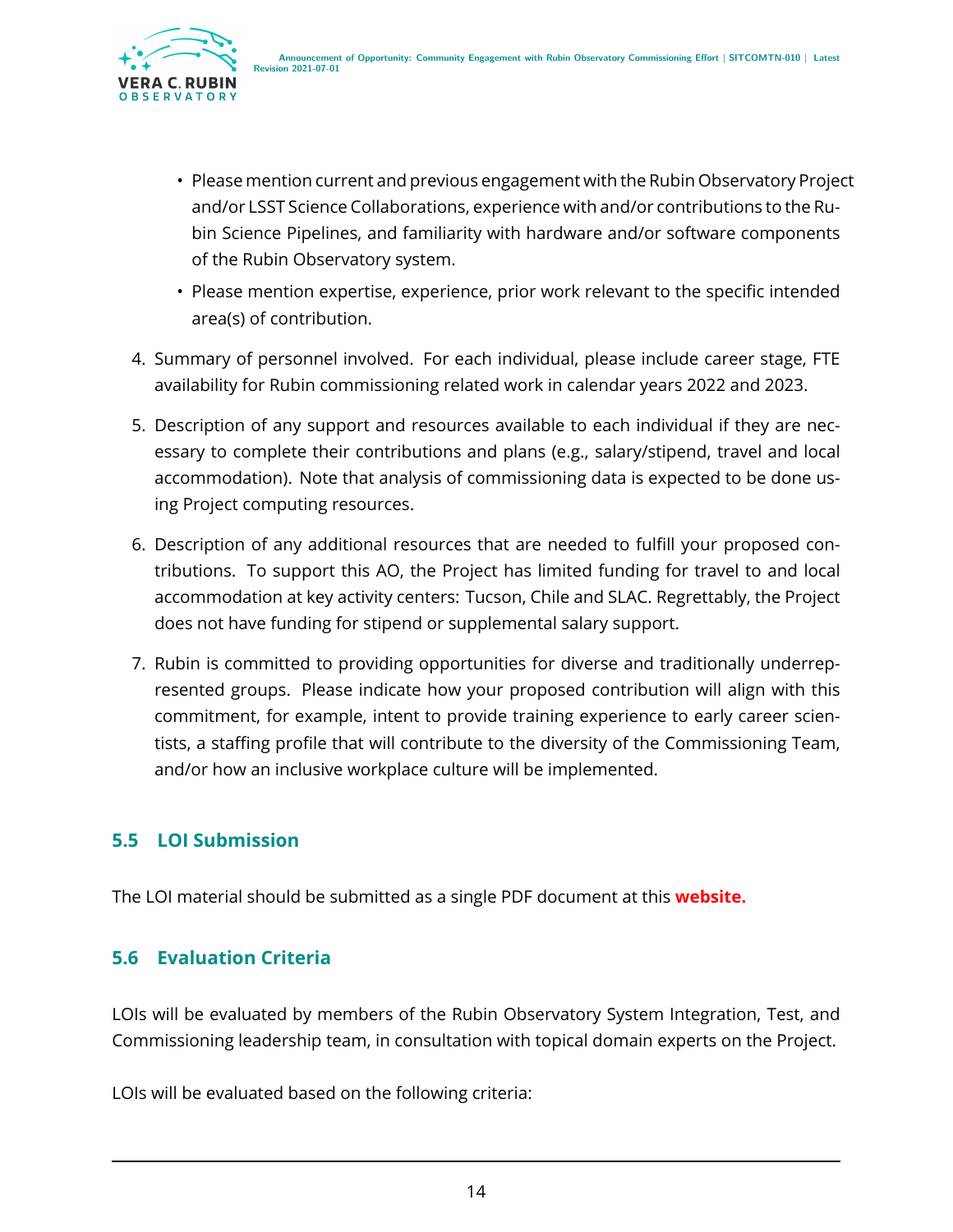

- Alignment of the proposed value-added contributions with Project goals to facilitate a smooth transition to LSST operations.
- The assessed capability of the individual or group to apply their domain expertise to efficiently complete the intended valued-added contributions to the commissioning effort.
- Previous engagement with the Rubin Observatory Project and/or Rubin science community.
- Previous experience with commissioning as well as technical and/or science validation of other instruments/facilities (see core competencies below).
- Financial and/or other relevant resources available to support the proposed contribution.
- Contributions to the training and preparation of the next generation of observatory builders.
- Commitment to include diverse staff.

#### <span id="page-18-0"></span>**5.7 Core Competencies**

Example core competencies sought:

- Experience commissioning other large scientific instruments, experiments, or projects
- Optical/NIR astronomical image analysis
	- **–** Technical pixel properties from the instrument
	- **–** Instrument signature removal bias subtraction, flatfielding, correction to "brighter fatter effects" and other sensor anomalies and optical artifacts (e.g., ghosting or glints)
	- **–** PSF characterization
	- **–** Visualization
- Scientific analysis for example:
	- **–** Photo-z estimation
	- **–** PSF shear measurements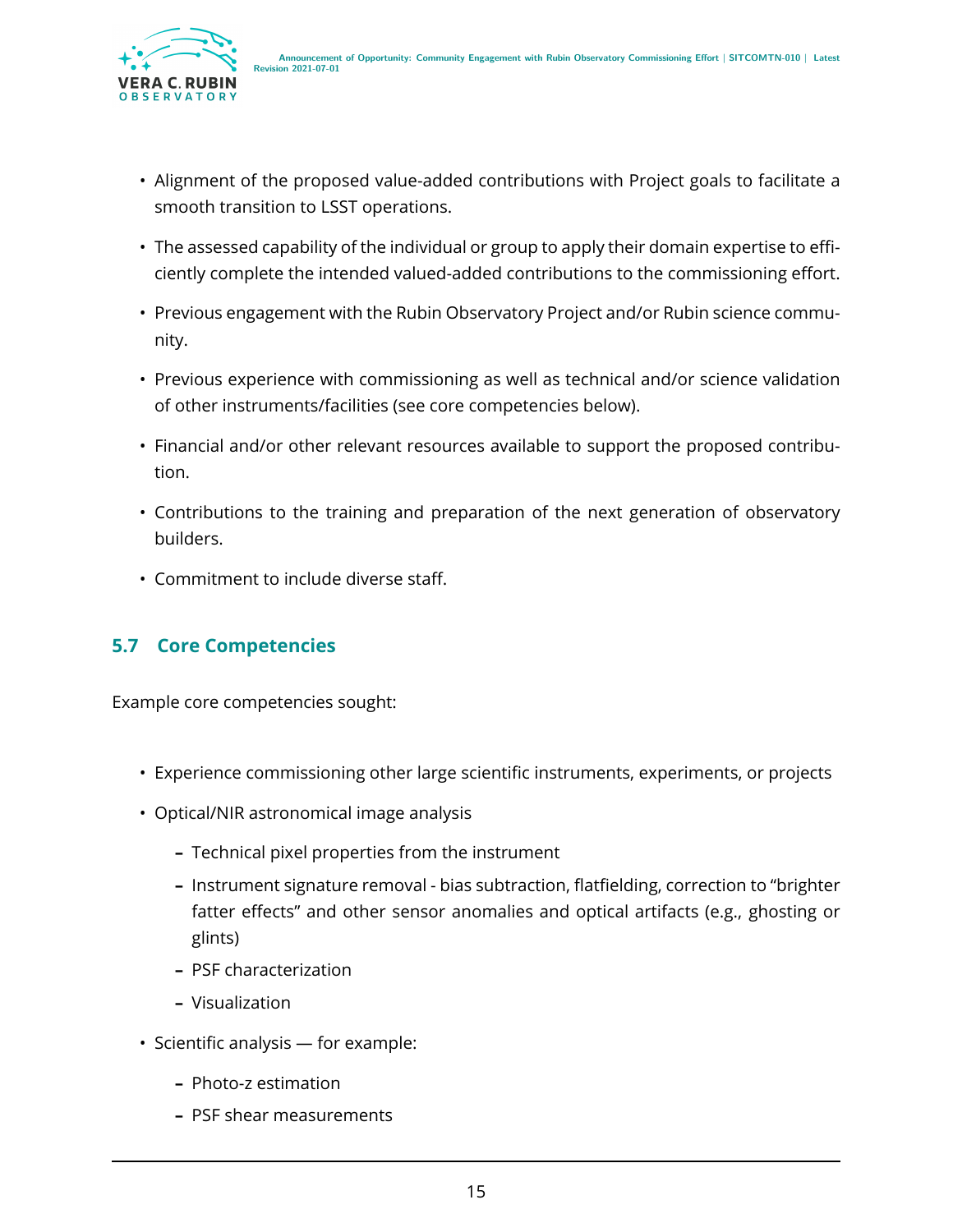

- **–** Photometric calibration and analysis
- **–** Astrometry
- **–** Moving and transient objects
- **–** Low surface brightness
- Database and statistical investigations
	- **–** Machine learning, artificial intelligence, neural networks
	- **–** Anomaly detection
	- **–** Trend analysis
- Technical and observational astronomy
	- **–** Observation planning and execution
	- **–** Telescope optical properties alignment and active optics etc...
	- **–** Technical imaging characteristics pixel level
	- **–** Spectral filter properties

### <span id="page-19-0"></span>**A Data Previews from Commissioning**

The following description of the Data Previews is provided as contextual information. This AO has a distinct purpose from the Data Previews (see Section [2\)](#page-4-1).

The Rubin Observatory Operations team is carrying out a series of pre-LSST data release scenarios, called "Data Previews," to help the team and the LSST Science Community prepare for the full survey. While the first Data Preview, DP0, is based on simulated LSST Camera data, the subsequent previews DP1 and DP2 will make the Project?s commissioning data available to the community. DP1 is currently planned for northern Spring 2023 and will be based on images taken with the commissioning camera (ComCam). DP2 is currently planned for northern Winter 2023 and will be based on the science validation images taken with LSST Cam. In each Data Preview, all the various data products output by the Project's processing pipelines will be released together and made available to the community by the Operations team after a suitable period of testing by the Rubin System Integration and Commissioning (SIT-Com) Verification and Validation team. In DP1, the Project plans to run the prompt processing pipeline, but retain its products for internal use only (including testing of the community alert Brokers).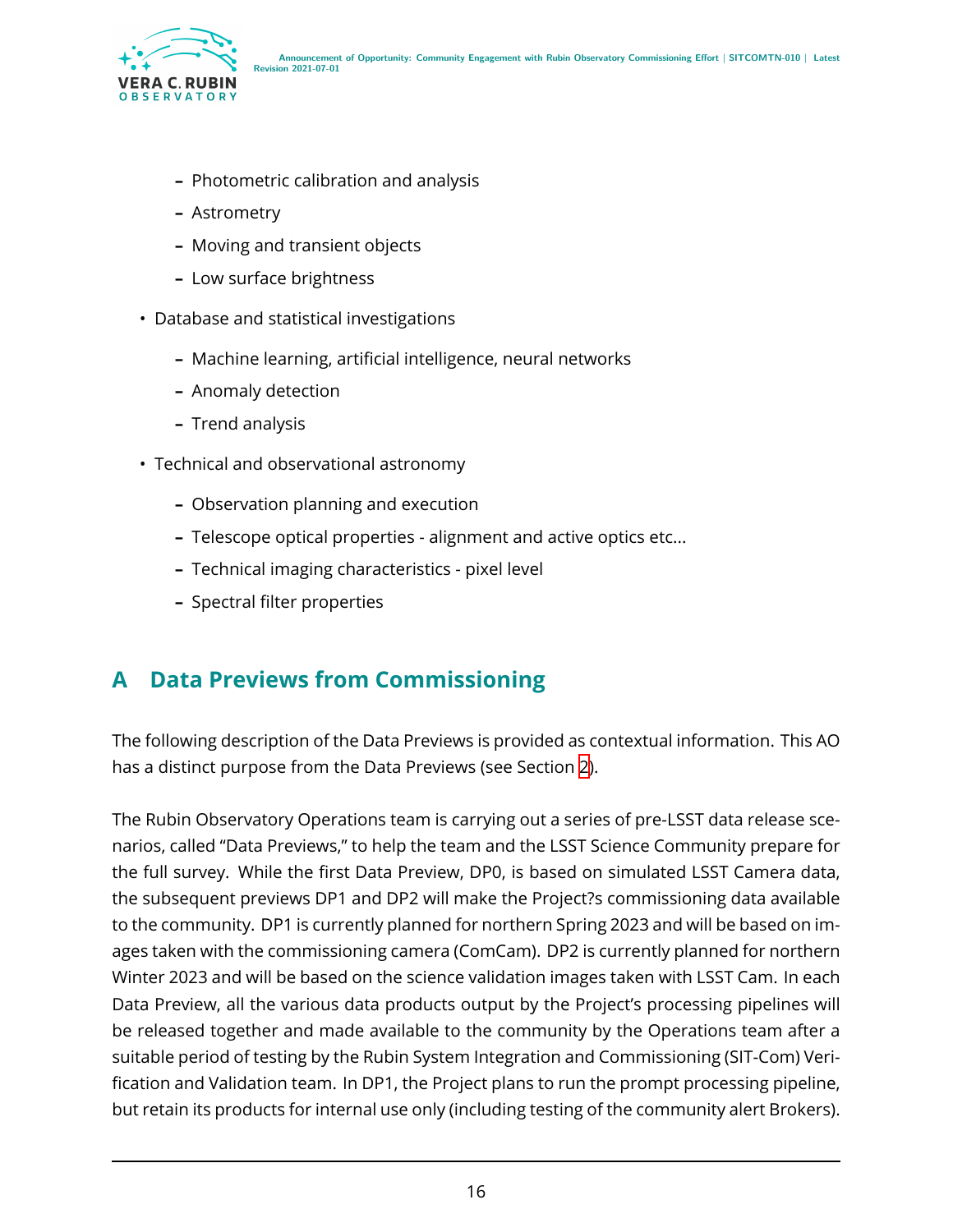

Standard predefined Alerts (produced during the campaign but then archived for later use) and other prompt products will be part of the DP1 data release. In DP2, a limited Alert stream will be provided to the community Brokers in close to real time, and these Alert packets will also be queryable in the prompt product database in the same way they would be during survey operations. Products from the Data Release Processing will only become available at the data releases.

### <span id="page-20-0"></span>**B References**

- <span id="page-20-6"></span>**[RDO-013]**, Blum, R., the Rubin Operations Team, 2020, *Vera C. Rubin Observatory Data Policy*, RDO-013, URL <https://ls.st/RDO-013>
- <span id="page-20-4"></span>**[SITCOMTN-005]**, Claver, C., Bauer, A., Bechtol, K., et al., 2021, *Construction Completeness and Operations Readiness Criteria*, SITCOMTN-005, URL <https://sitcomtn-005.lsst.io/>, SITCOM Technical Note
- <span id="page-20-2"></span>**[LSE-29]**, Claver, C.F., The LSST Systems Engineering Integrated Project Team, 2017, *LSST System Requirements (LSR)*, LSE-29, URL <https://ls.st/LSE-29>
- <span id="page-20-3"></span>**[LSE-30]**, Claver, C.F., The LSST Systems Engineering Integrated Project Team, 2018, *Observatory System Specifications (OSS)*, LSE-30, URL <https://ls.st/LSE-30>
- <span id="page-20-5"></span>**[DMTN-049]**, Graham, M.L., 2018, *LSST DRP (Level 2) Catalog Photometric Redshifts*, DMTN-049, URL <https://dmtn-049.lsst.io>, LSST Data Management Technical Note
- <span id="page-20-7"></span>**[LPM-162]**, Project Science Team, 2015, *Project Publication Policy*, LPM-162, URL [https://ls.](https://ls.st/LPM-162) [st/LPM-162](https://ls.st/LPM-162)

# <span id="page-20-1"></span>**C Acronyms**

| Acronym    | <b>Description</b>        |
|------------|---------------------------|
| <b>CBP</b> | Collimated Beam Projector |